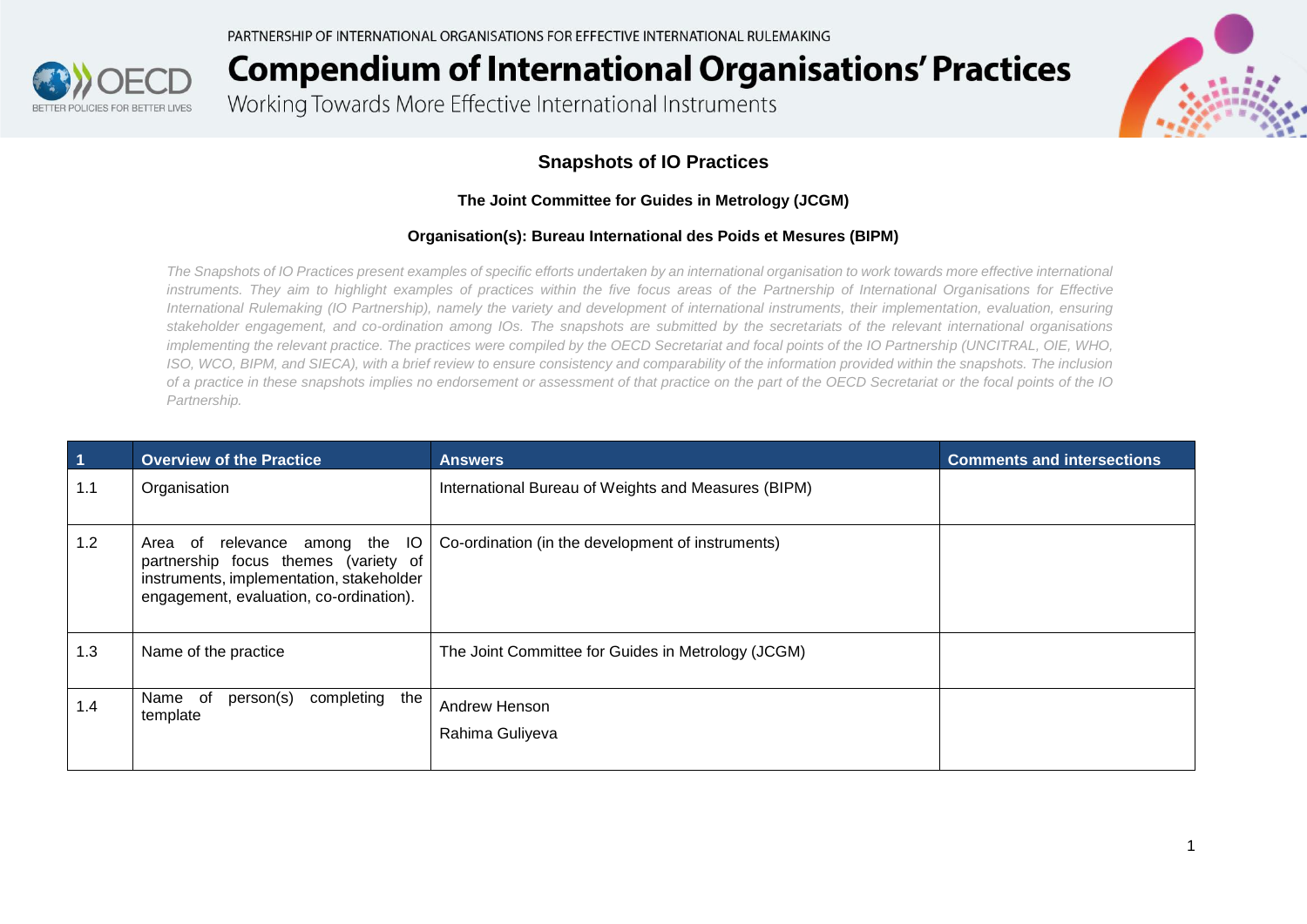



| $\overline{2}$ | <b>Description of the Practice</b>                                                   | <b>Answers</b>                                                                                                                                                                                                                                                                                                                                                                                                                                                                                                                                                                                                                                                                                                                                                                                                                                                                                                                                                                                           | <b>Comments and intersections</b> |
|----------------|--------------------------------------------------------------------------------------|----------------------------------------------------------------------------------------------------------------------------------------------------------------------------------------------------------------------------------------------------------------------------------------------------------------------------------------------------------------------------------------------------------------------------------------------------------------------------------------------------------------------------------------------------------------------------------------------------------------------------------------------------------------------------------------------------------------------------------------------------------------------------------------------------------------------------------------------------------------------------------------------------------------------------------------------------------------------------------------------------------|-----------------------------------|
| 2.1            | Please describe the practice shortly,<br>providing information on its core features. | The Joint Committee for Guides in Metrology (JCGM), chaired by the<br>Director of the BIPM, is composed of broadly-based eight international<br>organisations working in the field of metrology. Its terms of reference<br>are to develop and maintain, at the international level, guidance<br>documents addressing the general metrological needs of science and<br>technology, and to consider arrangements for their dissemination. In<br>particular, the Joint Committee takes responsibility for maintaining and<br>up-dating the International vocabulary of basic and general terms in<br>metrology (VIM) and the Guide to the expression of uncertainty in<br>measurement (GUM) what are in effect these reference documents for<br>the international metrology community, including more than 70 000<br>calibration and testing laboratories worldwide. The JCGM has taken<br>over responsibility from the ISO Technical Advisory Group 4 (TAG 4),<br>which had developed the GUM and the VIM. |                                   |
|                |                                                                                      | The current eight member organisations of the JCGM are:                                                                                                                                                                                                                                                                                                                                                                                                                                                                                                                                                                                                                                                                                                                                                                                                                                                                                                                                                  |                                   |
|                |                                                                                      | two inter-governmental organisations concerned with metrology:                                                                                                                                                                                                                                                                                                                                                                                                                                                                                                                                                                                                                                                                                                                                                                                                                                                                                                                                           |                                   |
|                |                                                                                      | 1. the BIPM,<br>2. the International Organization of Legal Metrology (OIML),                                                                                                                                                                                                                                                                                                                                                                                                                                                                                                                                                                                                                                                                                                                                                                                                                                                                                                                             |                                   |
|                |                                                                                      | the two principal international standardisation organisations:                                                                                                                                                                                                                                                                                                                                                                                                                                                                                                                                                                                                                                                                                                                                                                                                                                                                                                                                           |                                   |
|                |                                                                                      | 3. the International Organization for Standardization (ISO),<br>4. the International Electrotechnical Commission (IEC),                                                                                                                                                                                                                                                                                                                                                                                                                                                                                                                                                                                                                                                                                                                                                                                                                                                                                  |                                   |
|                |                                                                                      | three international unions:                                                                                                                                                                                                                                                                                                                                                                                                                                                                                                                                                                                                                                                                                                                                                                                                                                                                                                                                                                              |                                   |
|                |                                                                                      | 5. the International Union of Pure and Applied Chemistry<br>(IUPAC),<br>6. the International Union of Pure and Applied Physics (IUPAP),<br>7. the International Federation of Clinical Chemistry and<br>Laboratory Medicine (IFCC),                                                                                                                                                                                                                                                                                                                                                                                                                                                                                                                                                                                                                                                                                                                                                                      |                                   |
|                |                                                                                      | one international accreditation organisation:                                                                                                                                                                                                                                                                                                                                                                                                                                                                                                                                                                                                                                                                                                                                                                                                                                                                                                                                                            |                                   |
|                |                                                                                      | 8. the International Laboratory Accreditation Cooperation (ILAC).                                                                                                                                                                                                                                                                                                                                                                                                                                                                                                                                                                                                                                                                                                                                                                                                                                                                                                                                        |                                   |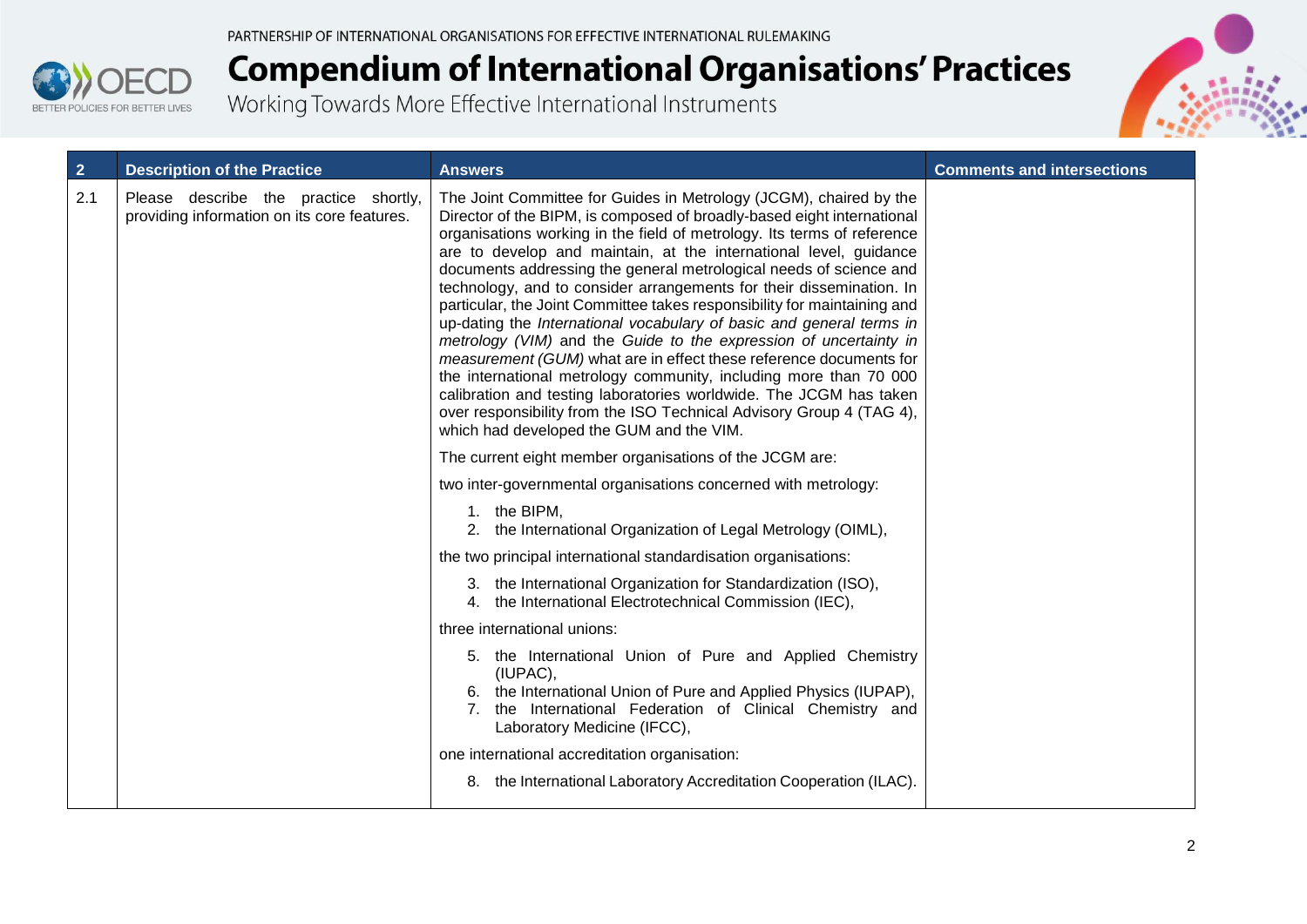



| 2.2 | What are the objectives of the practice?           | To ensure that the worldwide metrology community uses common and<br>consistent language for measurement, and to ensure appropriate and<br>scientifically correct treatment of measurement uncertainty. This is<br>particularly important for assessing conformity including, for example<br>in a regulatory context.                                                                                                                                                                                                              |  |
|-----|----------------------------------------------------|-----------------------------------------------------------------------------------------------------------------------------------------------------------------------------------------------------------------------------------------------------------------------------------------------------------------------------------------------------------------------------------------------------------------------------------------------------------------------------------------------------------------------------------|--|
| 2.3 | What have been the key results of the<br>practice? | The fundamental reference documents - Guides in Metrology (VIM and<br>GUM) developed by the JCGM, are adopted worldwide. Crucially this<br>allows the worldwide metrology community, regulators and those<br>needing to comply with and enforce regulation amongst them, to use<br>common terminology and to understand how measurement uncertainty<br>can be evaluated (vital for establishing compliance with regulatory<br>limits).                                                                                            |  |
|     |                                                    | Each year there are more than 100 000 downloads of the documents<br>in the GUM suite from the BIPM website. The documents have been<br>translated into many different languages. For example, the VIM,<br>published by the JCGM in English and French, has been translated<br>into a number of other languages, including: Arabic, Catalan, Croatian,<br>Czech, German, Hungarian, Italian, Japanese, Portuguese (Portugal<br>and Brazil), Romanian, Russian, Serbian, Spanish (Spain and Peru),<br>Thai, Turkish, and Ukrainian. |  |
|     |                                                    | Electropedia (the International Electrotechnical Vocabulary, also<br>known as the "IEV Online"), produced by the IEC, contains all the<br>terms and definitions in the IEV which is published also as a set of<br>publications in the IEC 60050 series that can be ordered separately<br>from the IEC webstore. Electropedia includes the VIM.<br>https://www.electropedia.org/iev/iev.nsf/6d6bdd8667c378f7c12581fa<br>003d80e7?OpenForm                                                                                          |  |
|     |                                                    |                                                                                                                                                                                                                                                                                                                                                                                                                                                                                                                                   |  |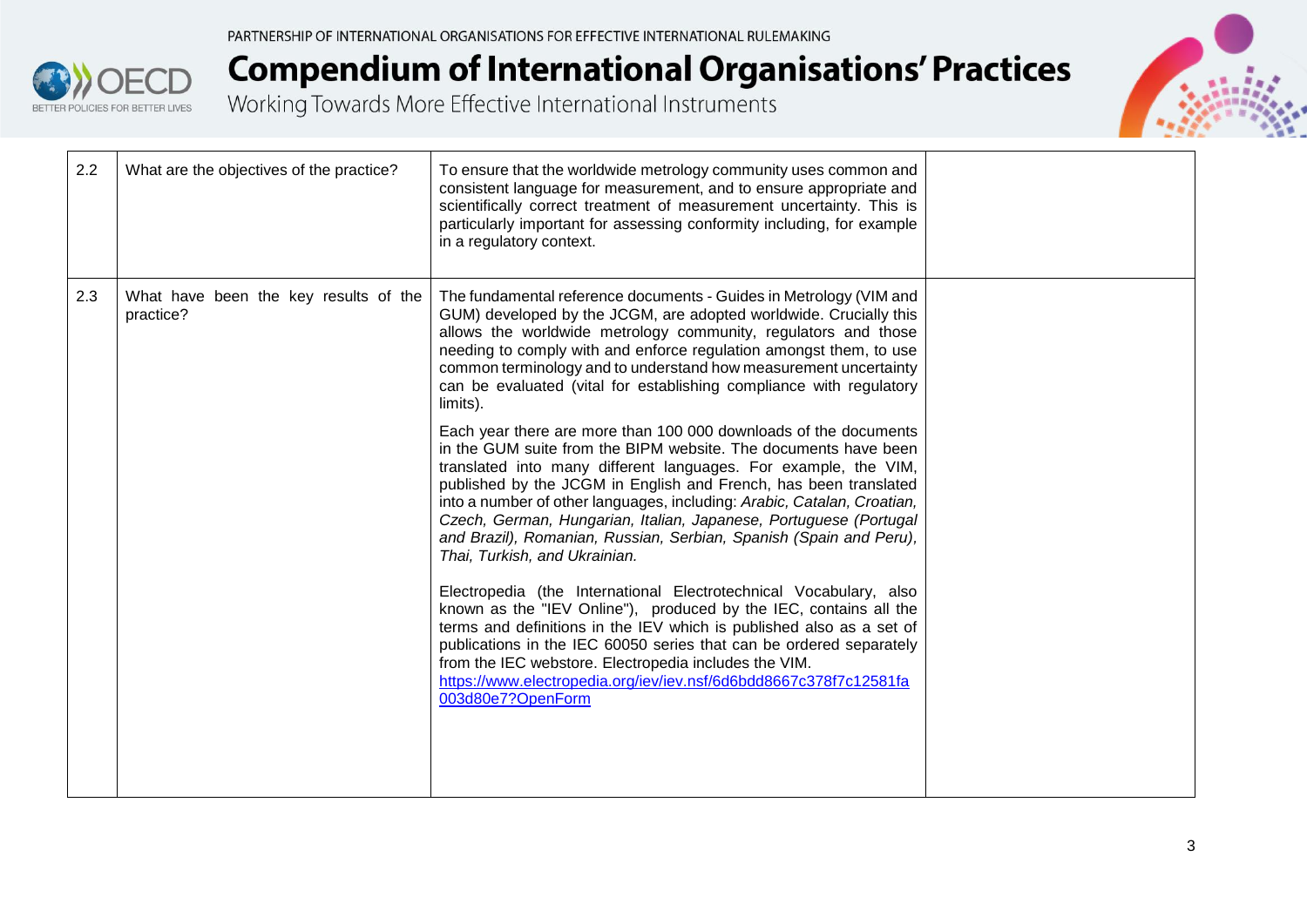



| 2.4 | In what year was the practice introduced?                                                               | The JCGM was established in 1997.<br>The GUM was published in 1993, corrected and reprinted in 1995.<br>The first edition of the VIM was published in 1984. The second edition<br>was published in 1993 and the third edition in 2012.                                                                                                                                                                                                                                                                                                                                                                                                                                                                                                                                                                                                                                                                                                                                                                           |  |
|-----|---------------------------------------------------------------------------------------------------------|------------------------------------------------------------------------------------------------------------------------------------------------------------------------------------------------------------------------------------------------------------------------------------------------------------------------------------------------------------------------------------------------------------------------------------------------------------------------------------------------------------------------------------------------------------------------------------------------------------------------------------------------------------------------------------------------------------------------------------------------------------------------------------------------------------------------------------------------------------------------------------------------------------------------------------------------------------------------------------------------------------------|--|
| 2.5 | Has the practice been updated/reformed<br>since then? If yes, when and how has it<br>evolved over time? | Yes.<br>In 2005, the ILAC officially joined the seven founding international<br>organisations.<br>The JCGM Charter has been agreed in 2009.                                                                                                                                                                                                                                                                                                                                                                                                                                                                                                                                                                                                                                                                                                                                                                                                                                                                      |  |
| 2.6 | What do you consider to be the primary<br>strengths of the practice?                                    | The GUM establishes general rules for evaluating and expressing<br>uncertainty in measurement that can be followed at various levels of<br>accuracy and in many fields - from the shop floor to fundamental<br>research. Therefore, the principles of this Guide are intended to be<br>applicable to a broad spectrum of measurements. In the past the GUM<br>was predominantly used in physical metrology. Now the GUM and its<br>Supplements are being applied in chemistry, biology and medicine and<br>such diverse areas as forensic science, legal metrology and<br>astronomy.<br>The VIM is a common reference for scientists and engineers -<br>including physicists, chemists, medical scientists - as well as for both<br>teachers and practitioners involved in planning or performing<br>measurements, irrespective of the level of measurement uncertainty<br>and irrespective of the field of application. It is a reference for<br>governmental and intergovernmental bodies, trade associations, |  |
|     |                                                                                                         | accreditation bodies, regulators, and professional societies. Concepts<br>used in different approaches to describing measurement are<br>presented together. The Vocabulary is more than a collection of terms,<br>and it defines terms and concepts related to metrology.                                                                                                                                                                                                                                                                                                                                                                                                                                                                                                                                                                                                                                                                                                                                        |  |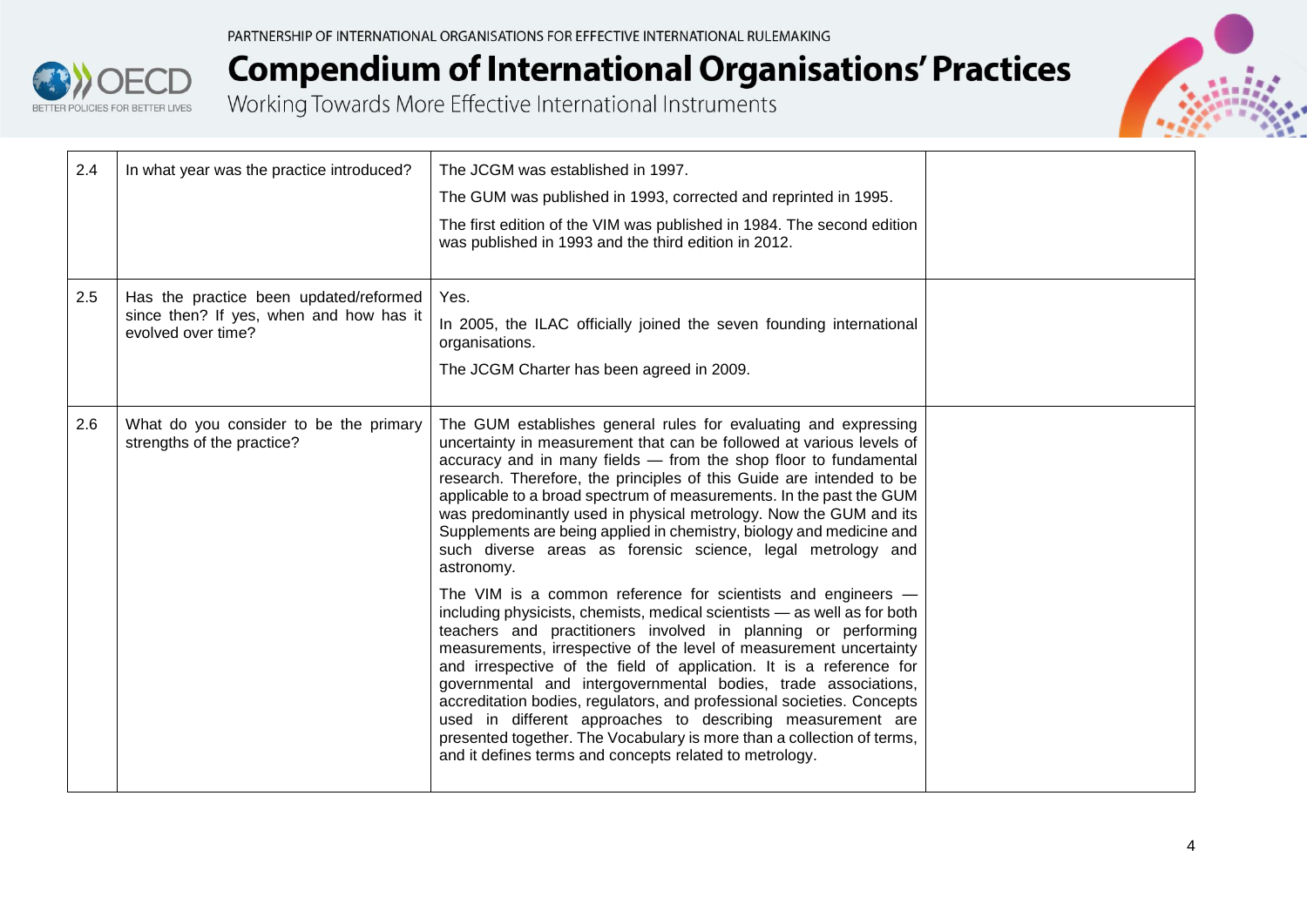



| 2.7 | What do you consider to be the main<br>challenges faced during the implementation<br>of the practice?                                                                                                                                                        | Prior to the development and adoption of these guides, the use of<br>metrological vocabulary varied widely both geographically and across<br>sectors and without any consensus. The evaluation of measurement<br>uncertainty, in particular in relation to conformity assessment and<br>regulatory limits, was being addressed with different and inconsistent<br>approaches. Therefore the main challenge was creating the necessary<br>consensus to enable the development and adoption of these common<br>guides.                                                                                                                                                                                                                                                                     | Intersection with area of IO<br>Partnership on 'Strengthening the<br>implementation of IO instruments'<br>(WG2) |
|-----|--------------------------------------------------------------------------------------------------------------------------------------------------------------------------------------------------------------------------------------------------------------|------------------------------------------------------------------------------------------------------------------------------------------------------------------------------------------------------------------------------------------------------------------------------------------------------------------------------------------------------------------------------------------------------------------------------------------------------------------------------------------------------------------------------------------------------------------------------------------------------------------------------------------------------------------------------------------------------------------------------------------------------------------------------------------|-----------------------------------------------------------------------------------------------------------------|
| 2.8 | Does the practice have a formal/normative<br>basis within the organisation or is it<br>conducted informally? Does this basis<br>make the practice mandatory or voluntary?<br>If there is formal basis, please provide the<br>relevant link or documentation. | There is a Charter that describes the JCGM, available at<br>https://www.bipm.org/en/committees/jc/jcgm<br>The documents, published as guidance, are widely adopted but are not<br>mandatory. Some countries use the GUM and VIM as standards to be<br>followed mandatorily.                                                                                                                                                                                                                                                                                                                                                                                                                                                                                                              |                                                                                                                 |
| 2.9 | At what frequency is the practice applied?<br>i.e. is it conducted once or on an iterative<br>basis?                                                                                                                                                         | The JCGM and its Working Groups meet periodically and revised<br>guidance documents are issued as necessary.<br>The third edition of the VIM has been prepared by the JCGM -WG2<br>and the work on its fourth edition is well advanced.<br>The JCGM-WG1 is producing a series of documents to accompany the<br>GUM. The first four of these documents have been approved and are<br>available for download as PDF files. Printed copies are available for<br>purchase from ISO. The following GUM document is at the stage of<br>final approval by the member organisations of the JCGM:<br>Guide to the expression of uncertainty in measurement - Part<br>6: Developing and using measurement models. JCGM GUM-<br>6:2020<br>Further documents are at an earlier stage of development. |                                                                                                                 |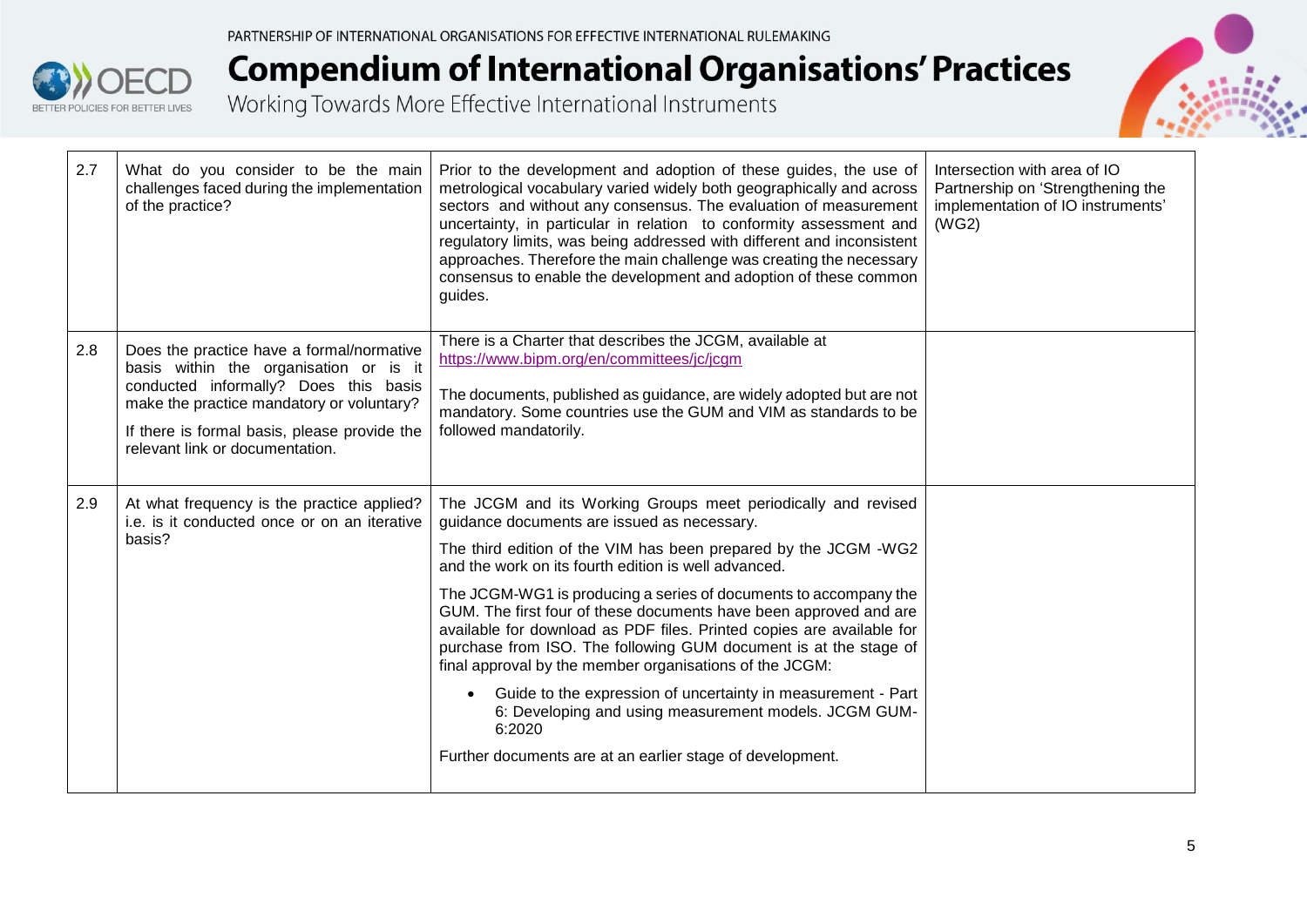



| 2.10         | Is this practice applied systematically, (for<br>example, with respect to every normative<br>instrument, according to specific criteria or<br>on an ad hoc basis)? | Yes, broadly.                                                                                                                                                                                                                                                                                                                                                                                                                                                                                                               | Intersection with area of IO<br>Partnership on 'Strengthening the<br>implementation of IO instruments'<br>(WG2) |
|--------------|--------------------------------------------------------------------------------------------------------------------------------------------------------------------|-----------------------------------------------------------------------------------------------------------------------------------------------------------------------------------------------------------------------------------------------------------------------------------------------------------------------------------------------------------------------------------------------------------------------------------------------------------------------------------------------------------------------------|-----------------------------------------------------------------------------------------------------------------|
| 2.11         | Please provide specific details or examples<br>illustrate the practice<br>(including<br>to<br>supporting links and documents).                                     | The GUM and accompanying documents are available at<br>https://www.bipm.org/en/publications/guides/#gum<br>The VIM is available at<br>https://www.bipm.org/en/publications/guides/#vim.<br>In addition, these guides are also published as ISO guides at:<br>https://www.iso.org/standard/50461.html<br>https://www.iso.org/standard/50462.html<br>https://www.iso.org/standard/50463.html<br>https://www.iso.org/standard/46383.html<br>https://www.iso.org/standard/50465.html<br>https://www.iso.org/standard/45324.html |                                                                                                                 |
| $\mathbf{3}$ | <b>Design of the Practice</b>                                                                                                                                      | <b>Answers</b>                                                                                                                                                                                                                                                                                                                                                                                                                                                                                                              | <b>Comments and intersections</b>                                                                               |
| 3.1          | Who designed the practice (for example,                                                                                                                            |                                                                                                                                                                                                                                                                                                                                                                                                                                                                                                                             |                                                                                                                 |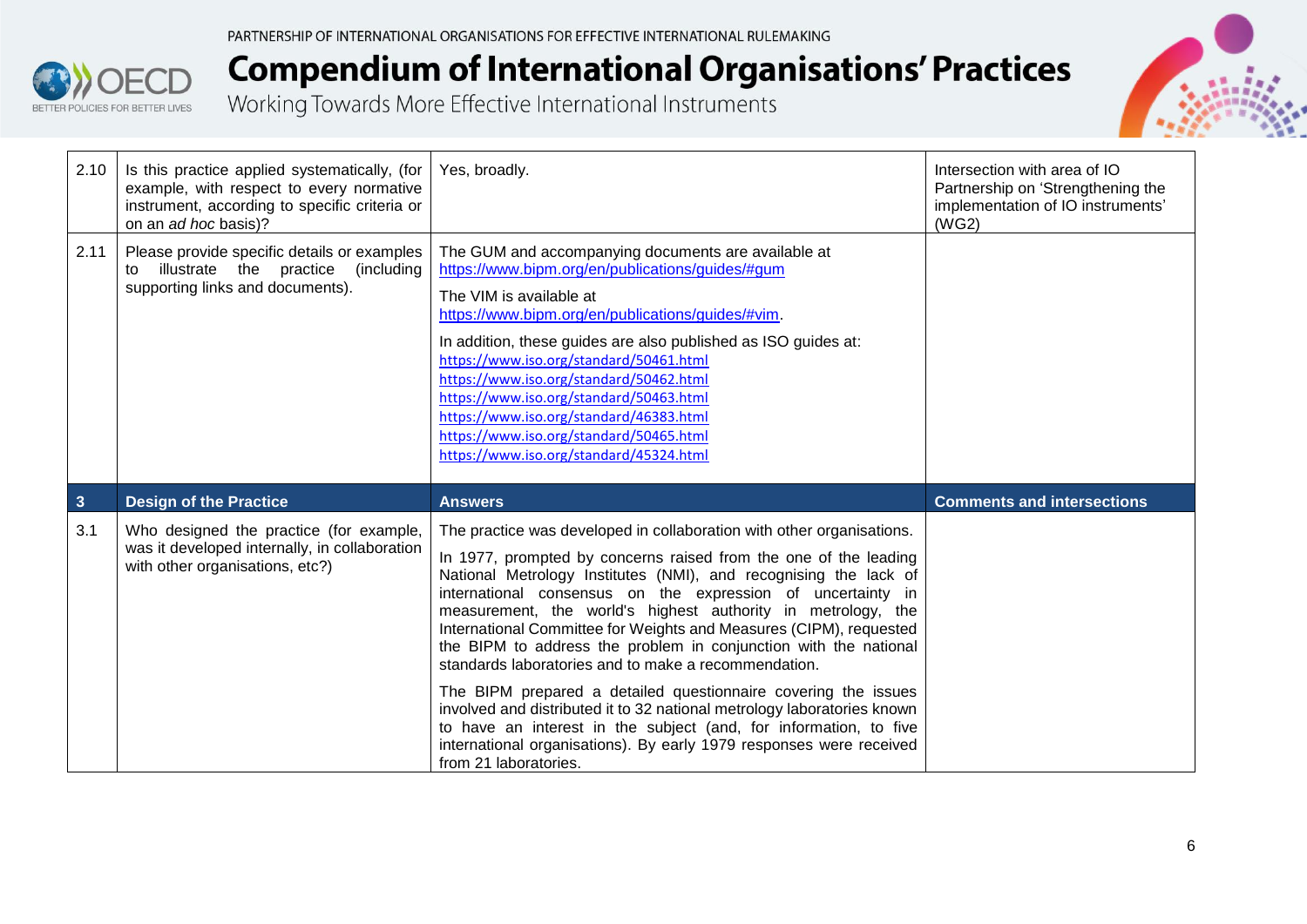

|     |                                                                                            | Almost all believed that it was important to arrive at an internationally<br>accepted procedure for expressing measurement uncertainty and for<br>combining individual uncertainty components into a single total<br>uncertainty. However, a consensus was not apparent on the method<br>to be used. The BIPM subsequently convened a meeting for the<br>purpose of arriving at a uniform and generally acceptable procedure<br>for the specification of uncertainty. This Working Group on the<br>Statement of Uncertainties developed Recommendation INC-1 (1980),<br>Expression of Experimental Uncertainties. The CIPM approved the<br>Recommendation 1 (CI-1981) in 1981 and reaffirmed it in 1986. The<br>CIPM Recommendation is the only recommendation concerning the<br>expression of uncertainty in measurement adopted by an<br>intergovernmental organisation.<br>From these origins the current Joint Committee, the JCGM, became<br>the body responsible for the GUM and VIM. |                                                                                                     |
|-----|--------------------------------------------------------------------------------------------|---------------------------------------------------------------------------------------------------------------------------------------------------------------------------------------------------------------------------------------------------------------------------------------------------------------------------------------------------------------------------------------------------------------------------------------------------------------------------------------------------------------------------------------------------------------------------------------------------------------------------------------------------------------------------------------------------------------------------------------------------------------------------------------------------------------------------------------------------------------------------------------------------------------------------------------------------------------------------------------------|-----------------------------------------------------------------------------------------------------|
| 3.2 | Which stakeholders were engaged with in<br>the design of the practice?                     | International organisations including international scientific unions,<br>national metrology institutes and national standardisation bodies.                                                                                                                                                                                                                                                                                                                                                                                                                                                                                                                                                                                                                                                                                                                                                                                                                                                | Intersection with area of IO<br>Partnership on 'Ensuring effective<br>stakeholder engagement' (WG3) |
| 3.3 | How long did it take to design the practice?                                               | Around four years (1977-1981) to produce the first guidance.                                                                                                                                                                                                                                                                                                                                                                                                                                                                                                                                                                                                                                                                                                                                                                                                                                                                                                                                |                                                                                                     |
|     |                                                                                            | Almost 20 years (1977-1997) to evolve and establish the JCGM in its<br>(broadly) current format.                                                                                                                                                                                                                                                                                                                                                                                                                                                                                                                                                                                                                                                                                                                                                                                                                                                                                            |                                                                                                     |
| 3.4 | What resources were needed to design the<br>practice initially (i.e., staff, budget etc.)? | Staff, budget to attend the meetings and draft concept guidance.                                                                                                                                                                                                                                                                                                                                                                                                                                                                                                                                                                                                                                                                                                                                                                                                                                                                                                                            |                                                                                                     |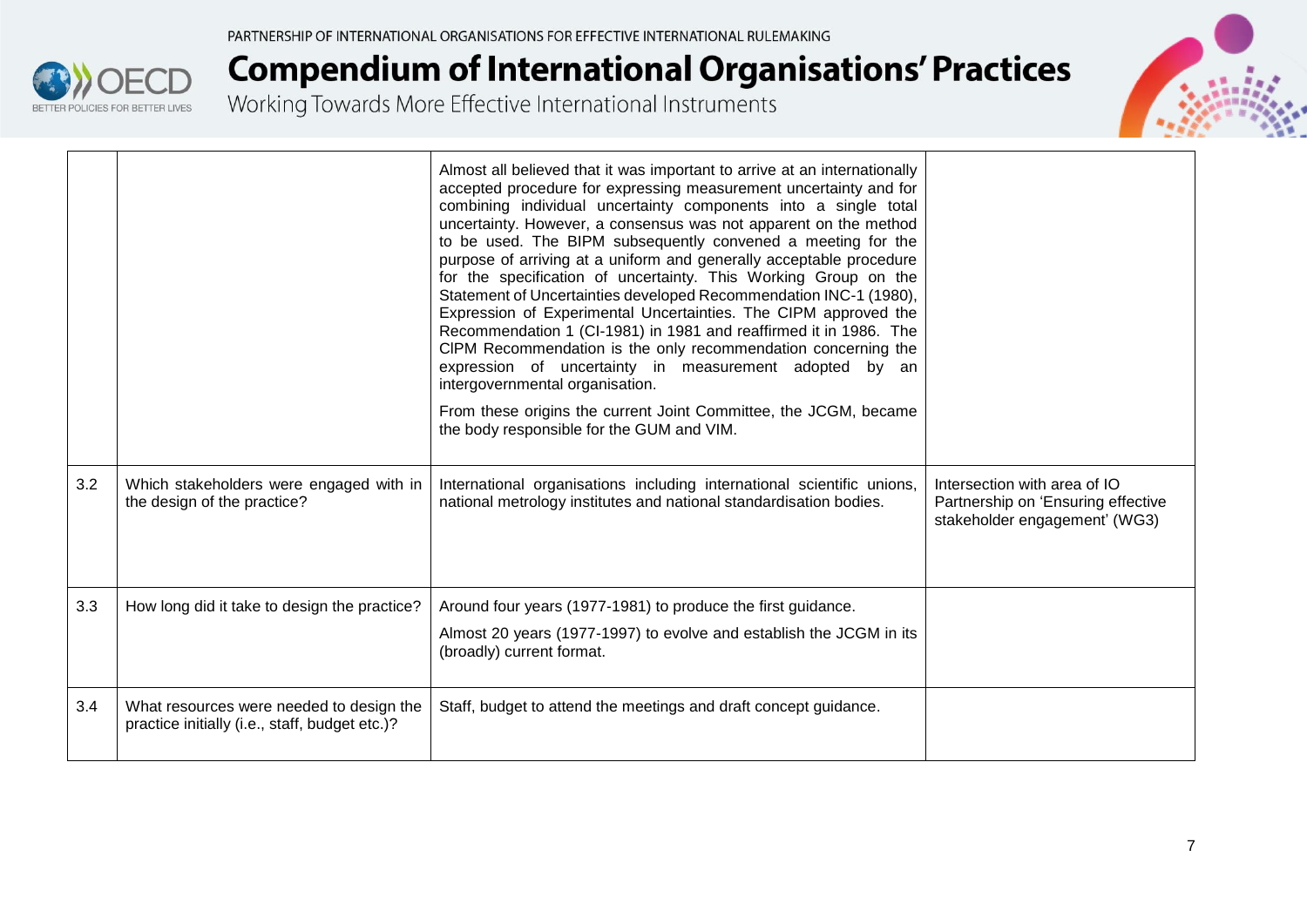



| 3.5                     | What challenges were encountered during<br>the design of the practice and how were<br>they overcome?                                                                                                                                                                                   | See replies to 2.7 and 3.1<br>The lack of international consensus was the main challenge. It was<br>overcome by consultation of relevant stakeholders and developing<br>recommendations.                                                                                                                                                                                                                                                                      |                                                                                                                 |
|-------------------------|----------------------------------------------------------------------------------------------------------------------------------------------------------------------------------------------------------------------------------------------------------------------------------------|---------------------------------------------------------------------------------------------------------------------------------------------------------------------------------------------------------------------------------------------------------------------------------------------------------------------------------------------------------------------------------------------------------------------------------------------------------------|-----------------------------------------------------------------------------------------------------------------|
| 3.6                     | The consensus nature of the activities are such that a pilot phase was<br>Has the practice<br>been tested<br>before<br>implementation (i.e. pilot phase)? If yes,<br>not necessary, noting however that guidance documents have been<br>revised a number of times.<br>please describe. |                                                                                                                                                                                                                                                                                                                                                                                                                                                               | Intersection with area of IO<br>Partnership on 'Strengthening the<br>implementation of IO instruments'<br>(WG2) |
| $\overline{\mathbf{4}}$ | <b>Implementation of the Practice</b>                                                                                                                                                                                                                                                  |                                                                                                                                                                                                                                                                                                                                                                                                                                                               | <b>Comments and intersections</b>                                                                               |
| 4.1                     | Which<br>responsible<br>units<br>for<br>are<br>implementing the practice within your IO?                                                                                                                                                                                               | The work is undertaken by two Working Groups - the Working Group<br>(JCGM/WG1) adresses the GUM and Working Group 2<br>(JCGM/WG2) addresses the VIM.<br>The JCGM is chared by the Director of the BIPM. The Executive<br>Secretary of the JCGM and Executive Secretary of the JCGM/WG 2 is<br>provided by the International Liaison and Communication Department.<br>The Executive Secretary of the JCGM/WG 1 is provided by a BIPM<br>scientific department. | Intersection with area of IO<br>Partnership on 'Strengthening the<br>implementation of IO instruments'<br>(WG2) |
| 4.2                     | Are IO members involved in implementing<br>the practice? If so, how?                                                                                                                                                                                                                   | Yes, IO members refer/use the VIM and GUM in their national<br>practices, or through the adoption of international standards<br>referencing the VIM and GUM.                                                                                                                                                                                                                                                                                                  | Intersection with area of IO<br>Partnership on 'Strengthening the<br>implementation of IO instruments'<br>(WG2) |
| 4.3                     | Are external actors beyond the organisation<br>or its membership involved in implementing<br>the practice? If so, how?                                                                                                                                                                 | Yes, for example accredited laboratories worldwide comply with<br>ISO/IEC 17025 which makes reference to the VIM and GUM. Thus, the<br>reach is wider than 62 Member States and 40 Associate States and<br>Economies.                                                                                                                                                                                                                                         | Intersection with area of IO<br>Partnership on 'Strengthening the<br>implementation of IO instruments'<br>(WG2) |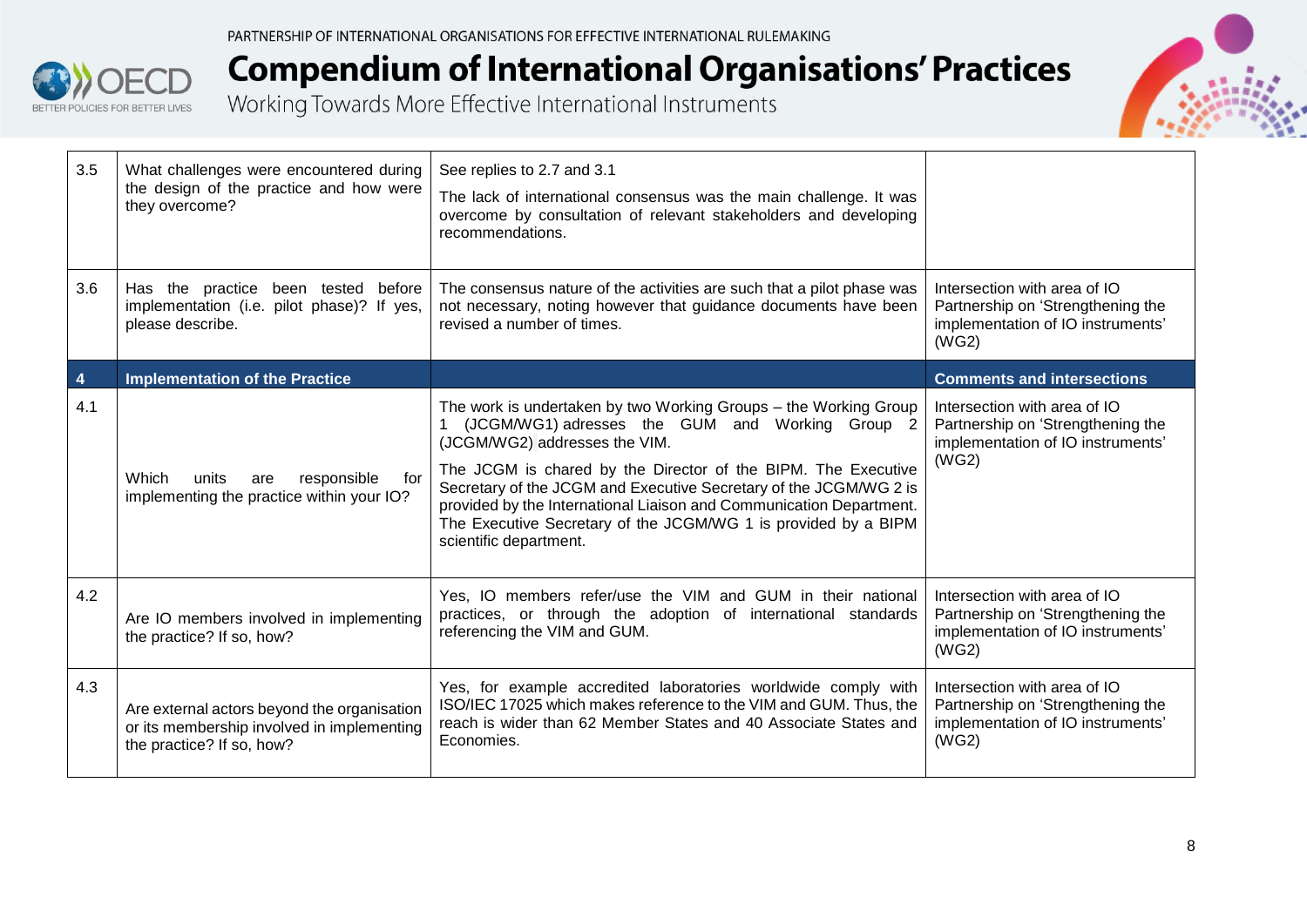



| 4.4                     | Which resources are needed to implement<br>the practice (for example, staff and<br>budget)?                                                                                                   | Staff, budget (for example, for translation of guides into national<br>languages).<br>Laboratories complying with the GUM will need to allocate resources<br>for necessary measurement uncertainty evaluation.                                                                                                                                                                                                                                                                                                                                  | Intersection with area of IO<br>Partnership on 'Strengthening the<br>implementation of IO instruments'<br>(WG2)                   |
|-------------------------|-----------------------------------------------------------------------------------------------------------------------------------------------------------------------------------------------|-------------------------------------------------------------------------------------------------------------------------------------------------------------------------------------------------------------------------------------------------------------------------------------------------------------------------------------------------------------------------------------------------------------------------------------------------------------------------------------------------------------------------------------------------|-----------------------------------------------------------------------------------------------------------------------------------|
| $\overline{\mathbf{5}}$ | <b>Outputs and Evaluation of the Practice</b>                                                                                                                                                 | <b>Answers</b>                                                                                                                                                                                                                                                                                                                                                                                                                                                                                                                                  | <b>Comments and intersections</b>                                                                                                 |
| 5.1                     | Has the practice been evaluated or<br>reviewed?                                                                                                                                               | The validity and relevance of the guides are evaluated on an ongoing<br>basis by the metrology community leading to the periodic revision,<br>where necessary.<br>The publication of the guides is subjected to formal approval by the<br>member organisations of the JCGM. The approval is not automatic, the<br>organisations consult with their members and there was a case in<br>which the revision of the one of the guides was rejected.                                                                                                 | Intersection with area of IO<br>Partnership on 'Developing a<br>greater culture of evaluation of IO<br>rules and standards' (WG4) |
| 5.2                     | If yes, who carried out the evaluation<br>(please specify whether it was done<br>internally or externally)                                                                                    | The evaluation is carried out by the metrology community including<br>NMIs and notably via ILAC by more than 70 000 calibration and testing<br>laboratories worldwide.                                                                                                                                                                                                                                                                                                                                                                          | Intersection with area of IO<br>Partnership on 'Developing a<br>greater culture of evaluation of IO<br>rules and standards' (WG4) |
| 5.3                     | If yes, please describe the evaluation<br>methodology? (for example, were any<br>quantitative or qualitative indicators/criteria<br>used to measure/assess the outcomes of<br>the practice?). | The members of the eight international organisations forming the<br>JCGM represent the major constituency involved in the day-to-day use<br>of guides. Consequently there is a feedback mechanism regarding the<br>ongoing effectiveness of the guides. When there is a consensus within<br>the metrology community that a revision or extension is needed for<br>either the VIM or GUM the JCGM decides whether or not a new<br>mandate shall be set and take a formal revision using qualitative<br>indicators as the evaluation methodology. | Intersection with area of IO<br>Partnership on 'Developing a<br>greater culture of evaluation of IO<br>rules and standards' (WG4) |